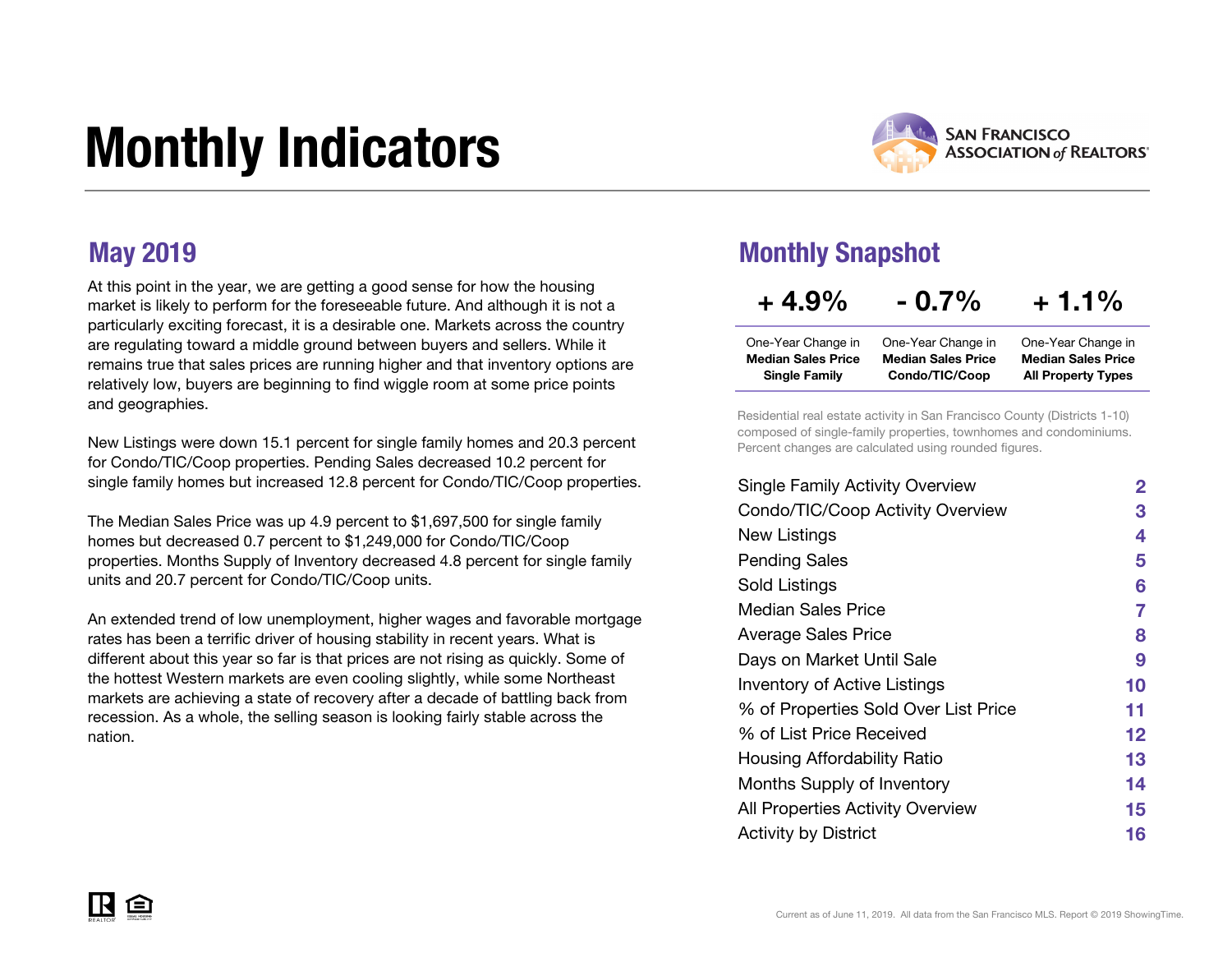## Single Family Activity Overview

Key metrics by report month and for year-to-date (YTD) starting from the first of the year.



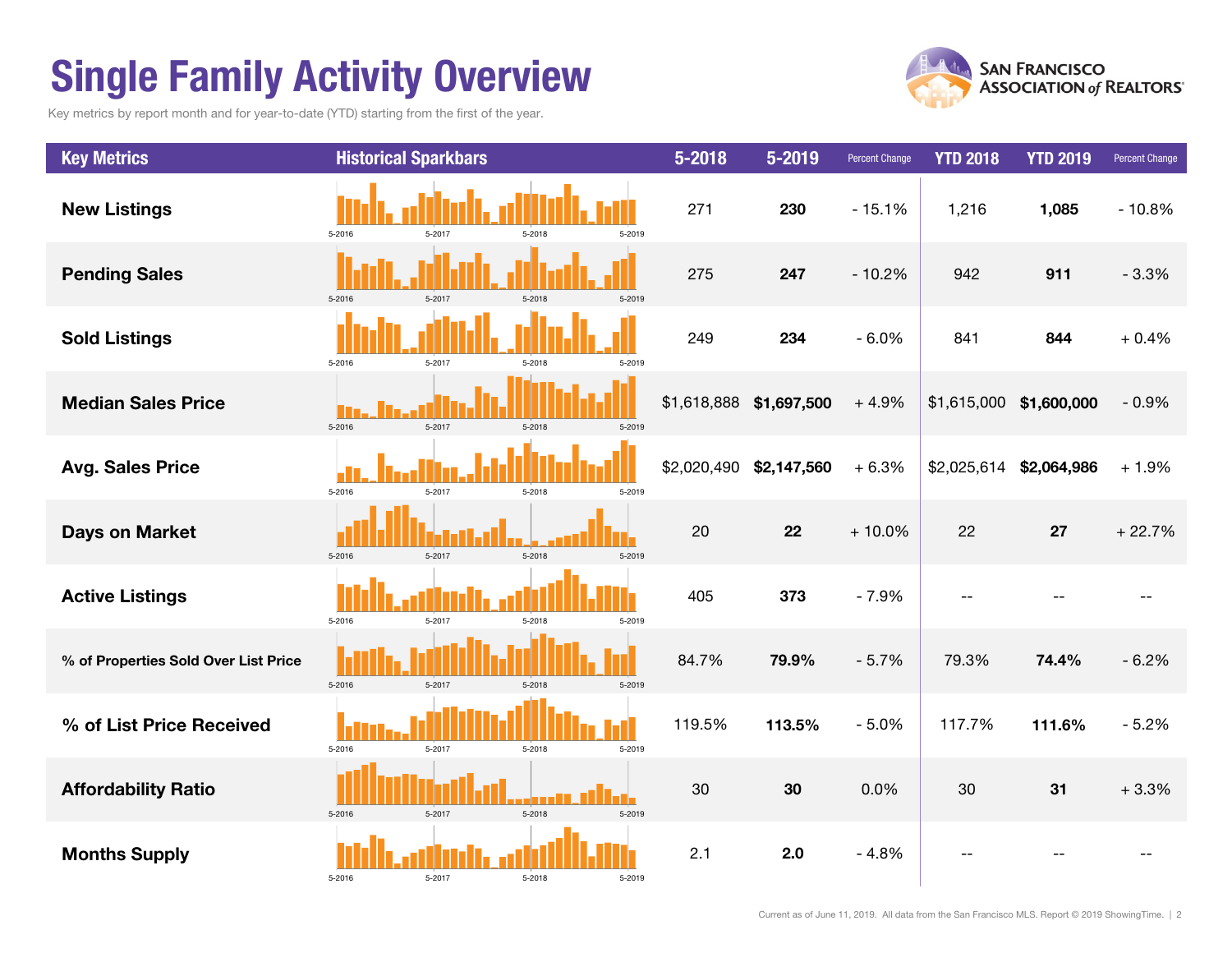## Condo/TIC/Coop Activity Overview

Key metrics by report month and for year-to-date (YTD) starting from the first of the year.



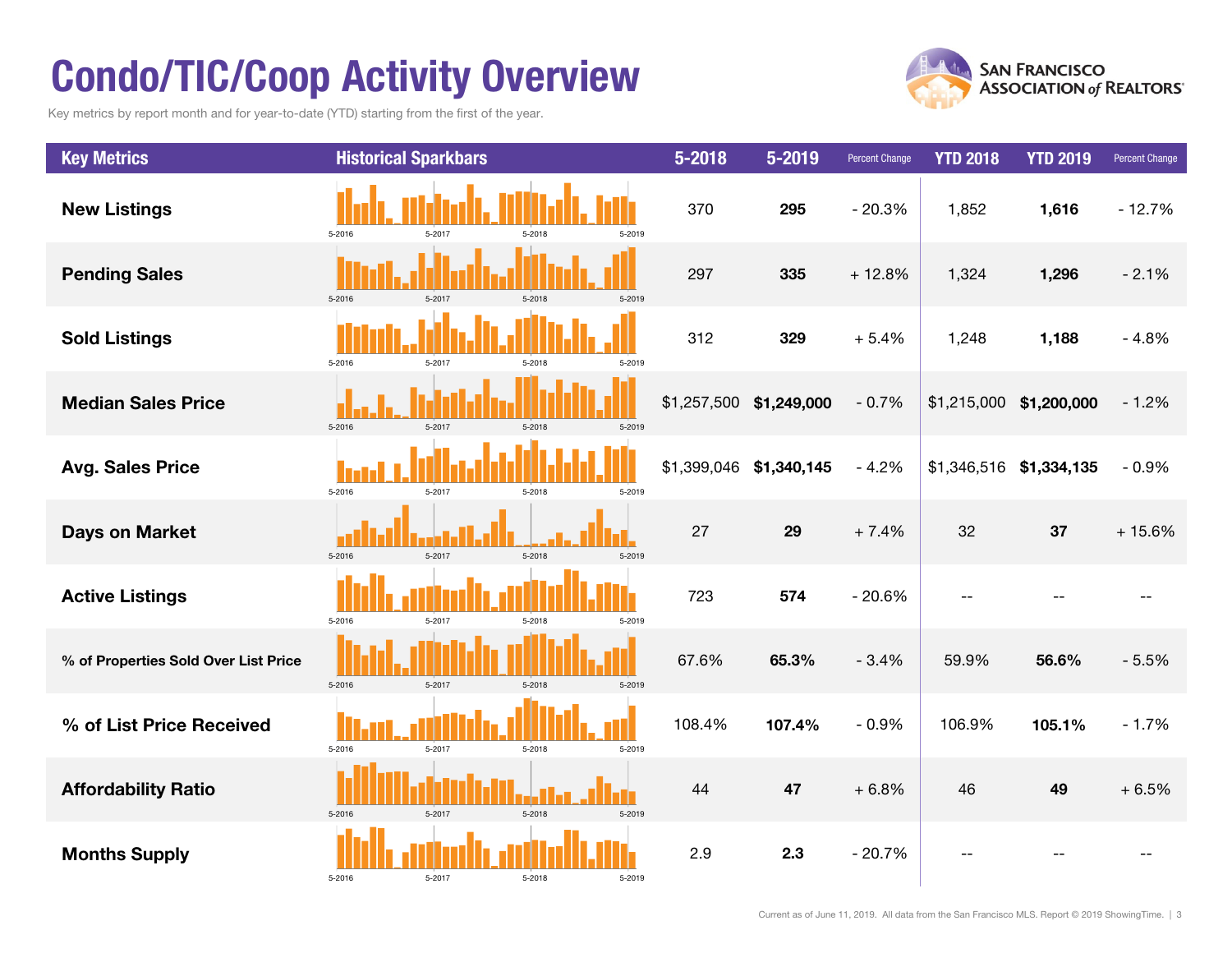## New Listings

A count of the properties that have been newly listed on the market in a given month.





| <b>New Listings</b> | Single<br>Family | Year-Over-Year<br>Change | Condo/TIC/<br>Coop | Year-Over-Year<br>Change |
|---------------------|------------------|--------------------------|--------------------|--------------------------|
| Jun-2018            | 266              | +11.8%                   | 358                | $+14.4%$                 |
| Jul-2018            | 239              | $+13.3%$                 | 259                | -5.5%                    |
| Aug-2018            | 249              | +16.4%                   | 311                | $+6.1%$                  |
| Sep-2018            | 337              | $+12.0\%$                | 452                | $+3.0\%$                 |
| Oct-2018            | 258              | $+7.9%$                  | 341                | $+3.6%$                  |
| Nov-2018            | 156              | $+7.6%$                  | 196                | $-6.2\%$                 |
| Dec-2018            | 81               | $+3.8%$                  | 122                | -5.4%                    |
| Jan-2019            | 220              | $+17.0%$                 | 350                | $-5.1%$                  |
| Feb-2019            | 184              | $-11.5%$                 | 296                | $-16.9%$                 |
| Mar-2019            | 222              | $-20.1%$                 | 334                | $-11.9%$                 |
| Apr-2019            | 229              | $-15.5%$                 | 341                | -9.8%                    |
| May-2019            | 230              | -15.1%                   | 295                | $-20.3%$                 |
| 12-Month Avg        | 223              | $+1.1%$                  | 305                | $-4.8%$                  |

#### Historical New Listings by Month

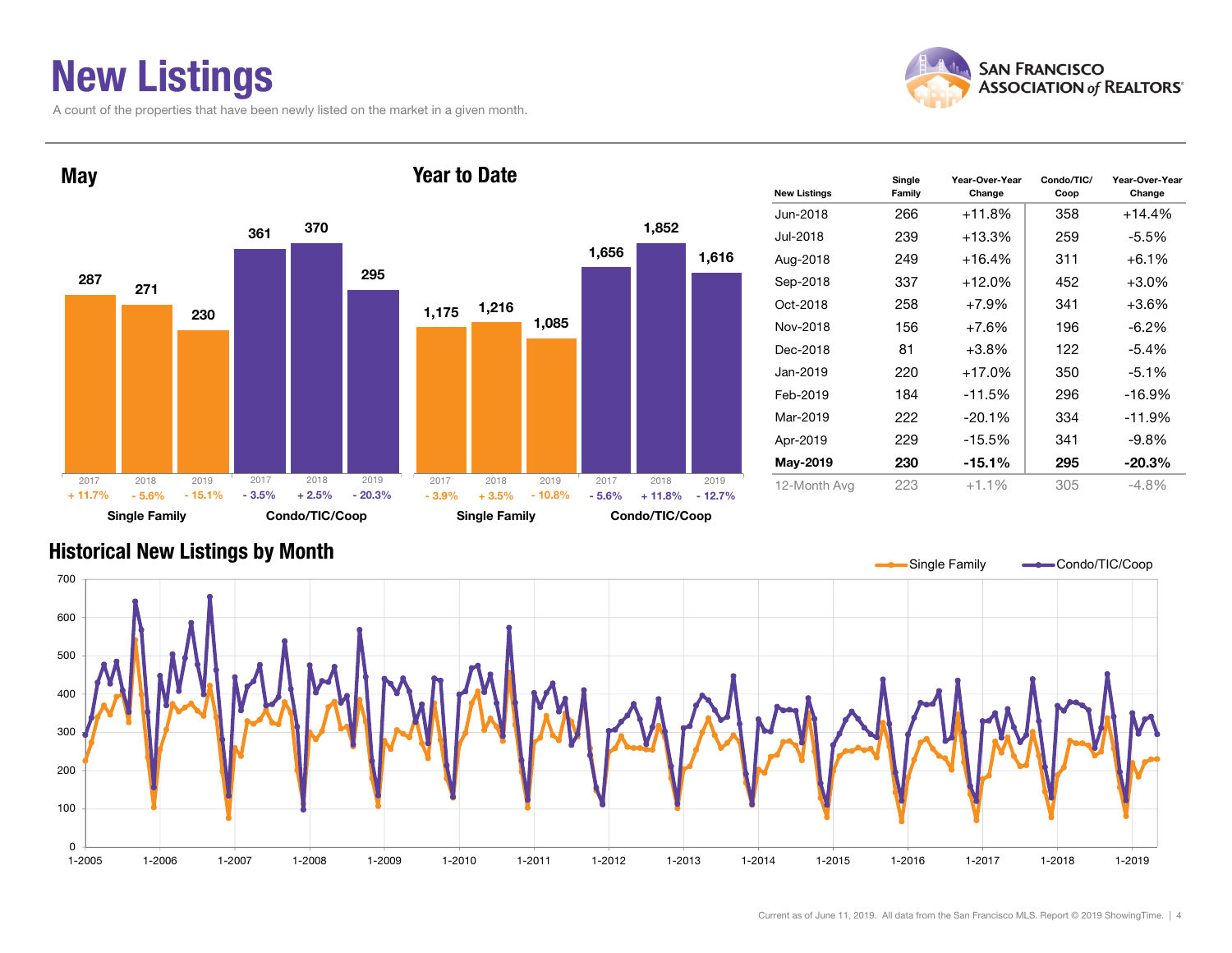### Pending Sales

A count of the properties on which offers have been accepted in a given month.



Year-Over-Year Change



#### Historical Pending Sales by Month

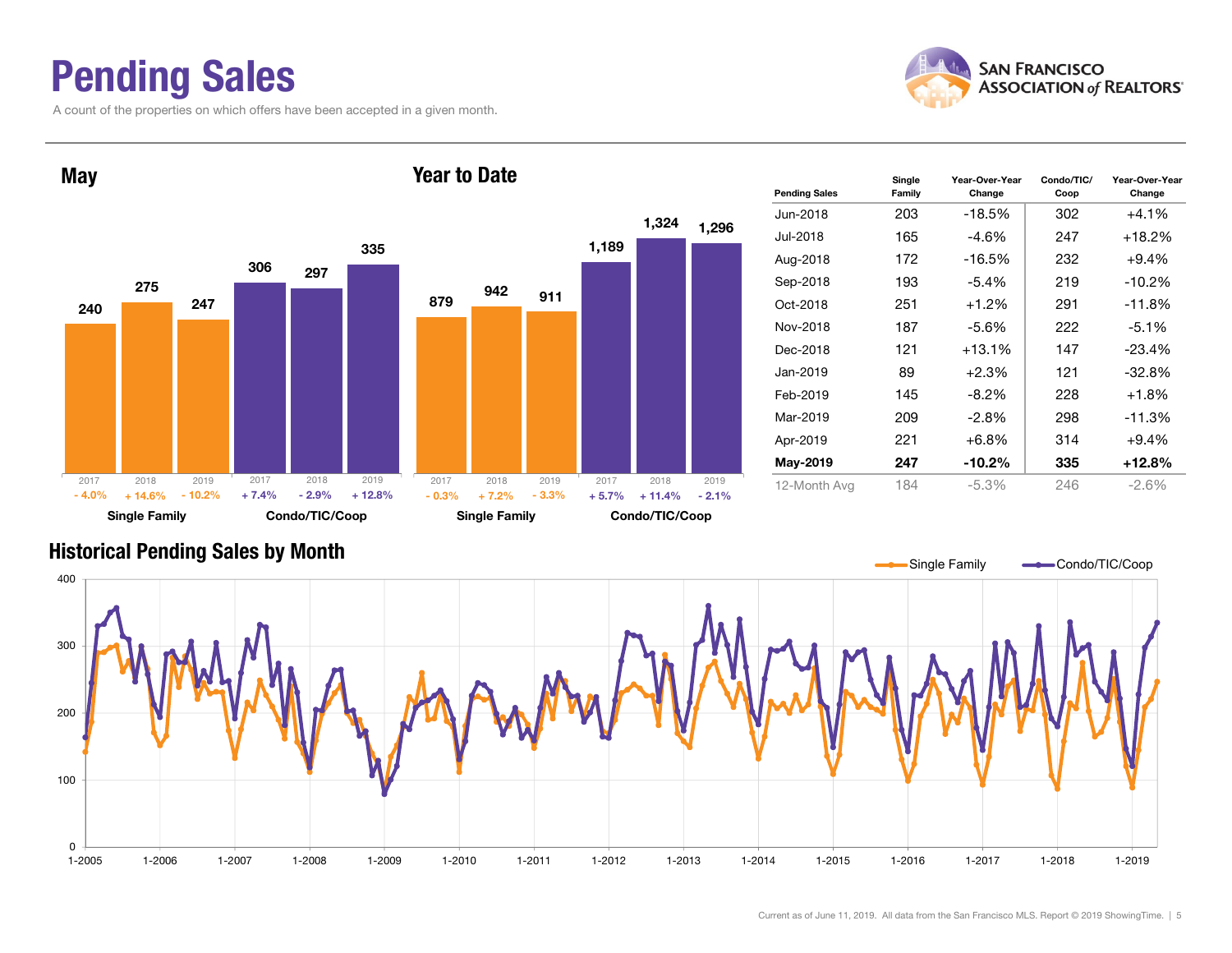## Sold Listings

A count of the actual sales that closed in a given month.





#### Historical Sold Listings by Month

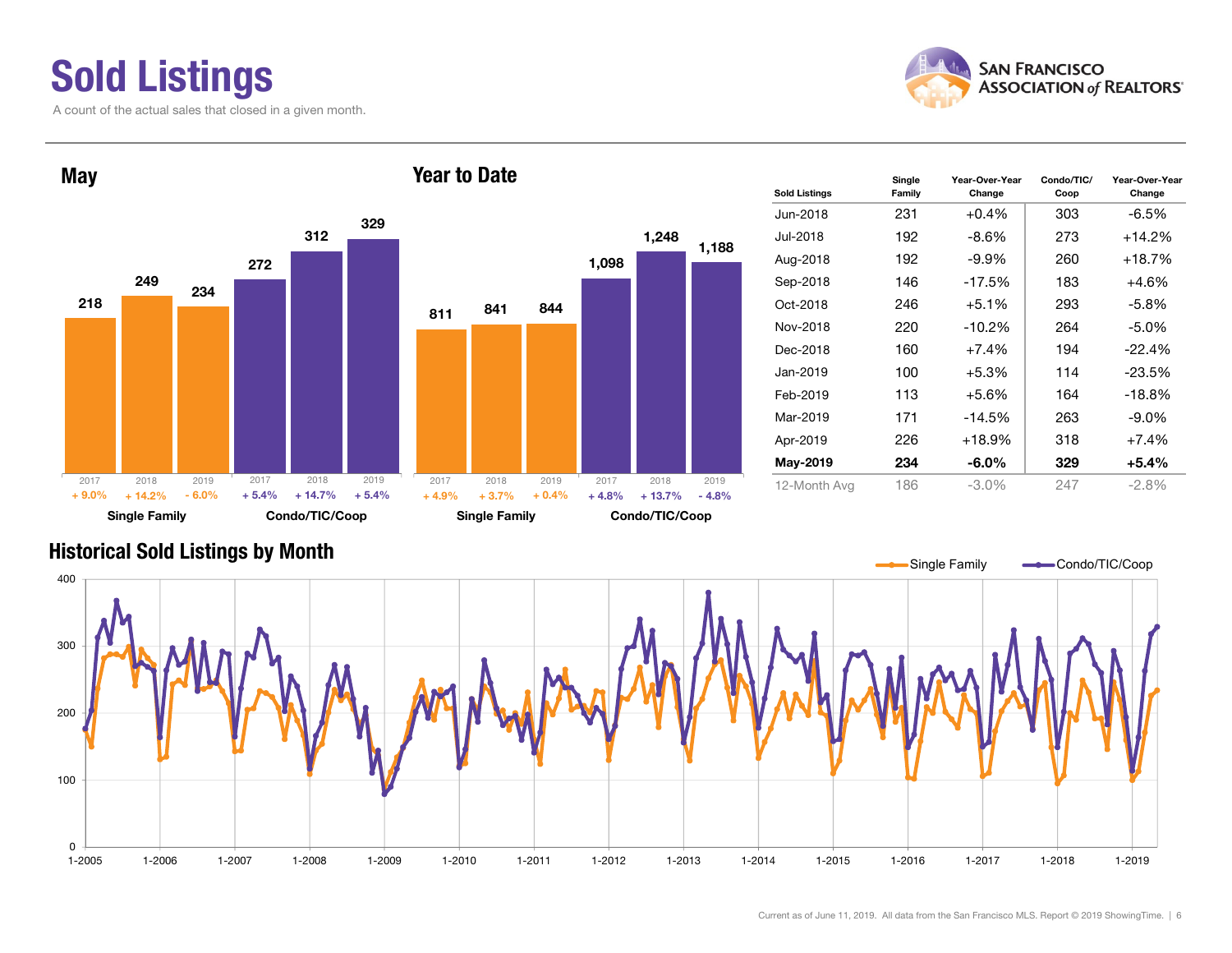#### Median Sales Price

Point at which half of the sales sold for more and half sold for less, not accounting for seller concessions, in a given month.





| <b>Median Sales Price</b> | Single<br>Family | Year-Over-Year<br>Change | Condo/TIC/<br>Coop | Year-Over-Year<br>Change |
|---------------------------|------------------|--------------------------|--------------------|--------------------------|
| Jun-2018                  | \$1,625,000      | +11.2%                   | \$1,170,000        | $+4.0%$                  |
| Jul-2018                  | \$1,626,250      | $+16.2%$                 | \$1,150,000        | $0.0\%$                  |
| Aug-2018                  | \$1,544,000      | $+12.3%$                 | \$1,234,400        | $+5.1%$                  |
| Sep-2018                  | \$1,500,000      | $+13.6%$                 | \$1,150,000        | $+5.0\%$                 |
| Oct-2018                  | \$1,600,000      | $+1.6%$                  | \$1,215,000        | +6.6%                    |
| Nov-2018                  | \$1,427,500      | $-4.5%$                  | \$1,193,625        | $-3.5%$                  |
| Dec-2018                  | \$1,492,500      | $+2.9%$                  | \$1,170,000        | $+4.5%$                  |
| Jan-2019                  | \$1,389,000      | $+4.4%$                  | \$1,040,000        | $-5.5%$                  |
| Feb-2019                  | \$1,500,000      | -11.8%                   | \$1,130,000        | $+4.1\%$                 |
| Mar-2019                  | \$1,650,000      | $-2.2\%$                 | \$1,250,000        | $0.0\%$                  |
| Apr-2019                  | \$1,612,500      | $-2.2\%$                 | \$1,222,500        | $-2.2\%$                 |
| May-2019                  | \$1,697,500      | +4.9%                    | \$1,249,000        | $-0.7%$                  |
| 12-Month Avg*             | \$1,575,000      | $+5.0%$                  | \$1,200,000        | $+2.1%$                  |

#### Historical Median Sales Price by Month

\* Median Sales Price for all properties from June 2018 through May 2019. This is not the average of the individual figures above.

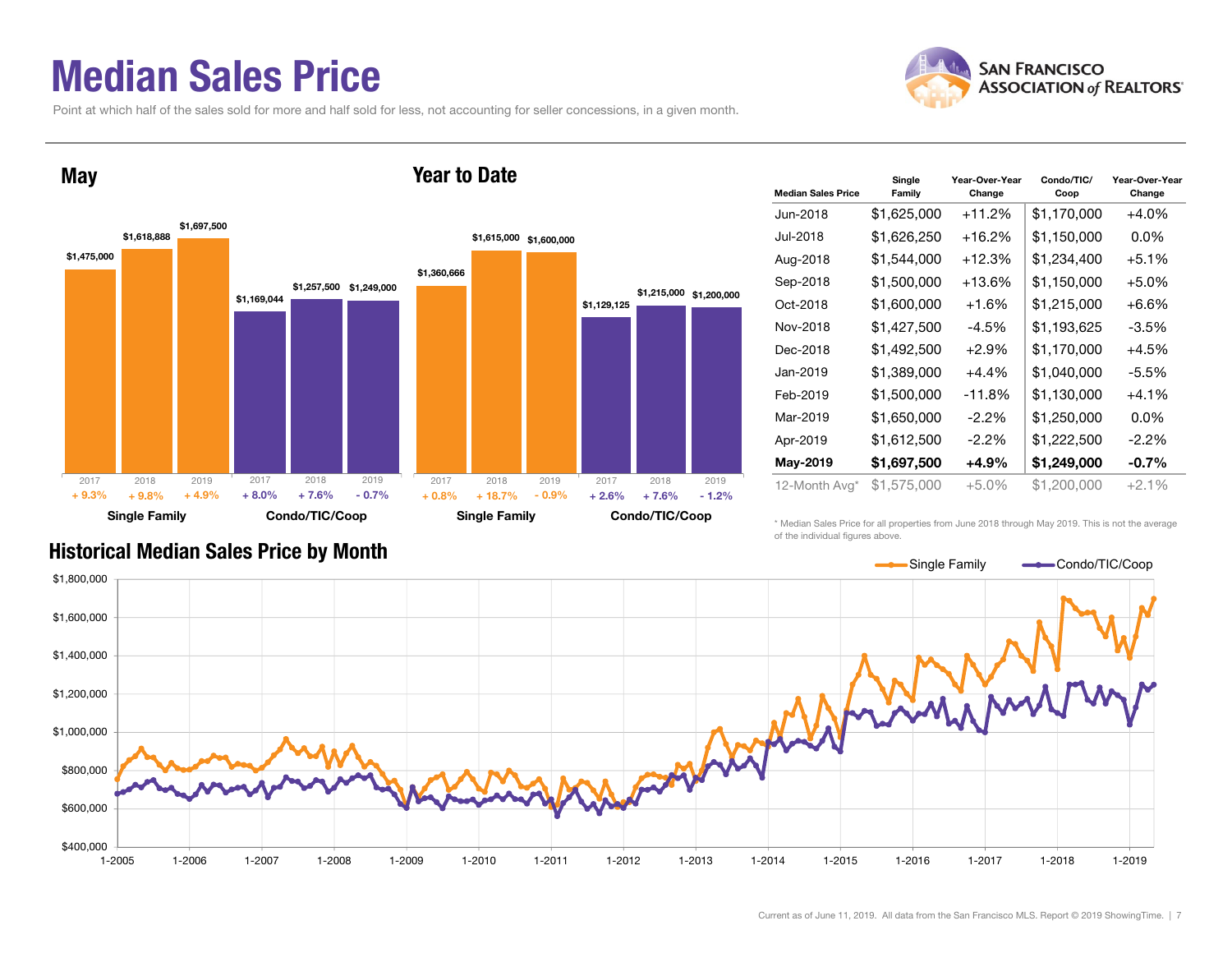#### Average Sales Price

Average sales price for all closed sales, not accounting for seller concessions, in a given month.



**May** 



Year to Date

| Avg. Sales Price | Single<br>Family | Year-Over-Year<br>Change | Condo/TIC/<br>Coop | Year-Over-Year<br>Change |
|------------------|------------------|--------------------------|--------------------|--------------------------|
| Jun-2018         | \$1,943,346      | $+12.5%$                 | \$1,337,494        | $-1.0%$                  |
| Jul-2018         | \$1,969,483      | +13.3%                   | \$1,242,275        | $-0.1\%$                 |
| Aug-2018         | \$1,834,962      | $+17.6%$                 | \$1,347,161        | $+6.1%$                  |
| Sep-2018         | \$1,826,997      | +13.4%                   | \$1,255,936        | $+3.2\%$                 |
| Oct-2018         | \$2,160,394      | $+7.9%$                  | \$1,343,310        | $+5.3%$                  |
| Nov-2018         | \$1,864,335      | $+6.2\%$                 | \$1,263,347        | $-8.9\%$                 |
| Dec-2018         | \$1,786,072      | $-6.4%$                  | \$1,329,973        | $+5.2%$                  |
| Jan-2019         | \$1,751,963      | $-2.0\%$                 | \$1,177,310        | $-10.9%$                 |
| Feb-2019         | \$1,871,058      | $-11.2%$                 | \$1,363,140        | $+7.8\%$                 |
| Mar-2019         | \$2,037,898      | $+4.5%$                  | \$1,341,515        | $-2.2\%$                 |
| Apr-2019         | \$2,235,456      | $+2.3%$                  | \$1,363,076        | $+2.1%$                  |
| May-2019         | \$2,147,560      | $+6.3%$                  | \$1,340,145        | $-4.2\%$                 |
| 12-Month Avg*    | \$1,979,533      | $+6.7%$                  | \$1,316,626        | $+0.1%$                  |

Historical Average Sales Price by Month

\* Avg. Sales Price for all properties from June 2018 through May 2019. This is not the average of the individual figures above.

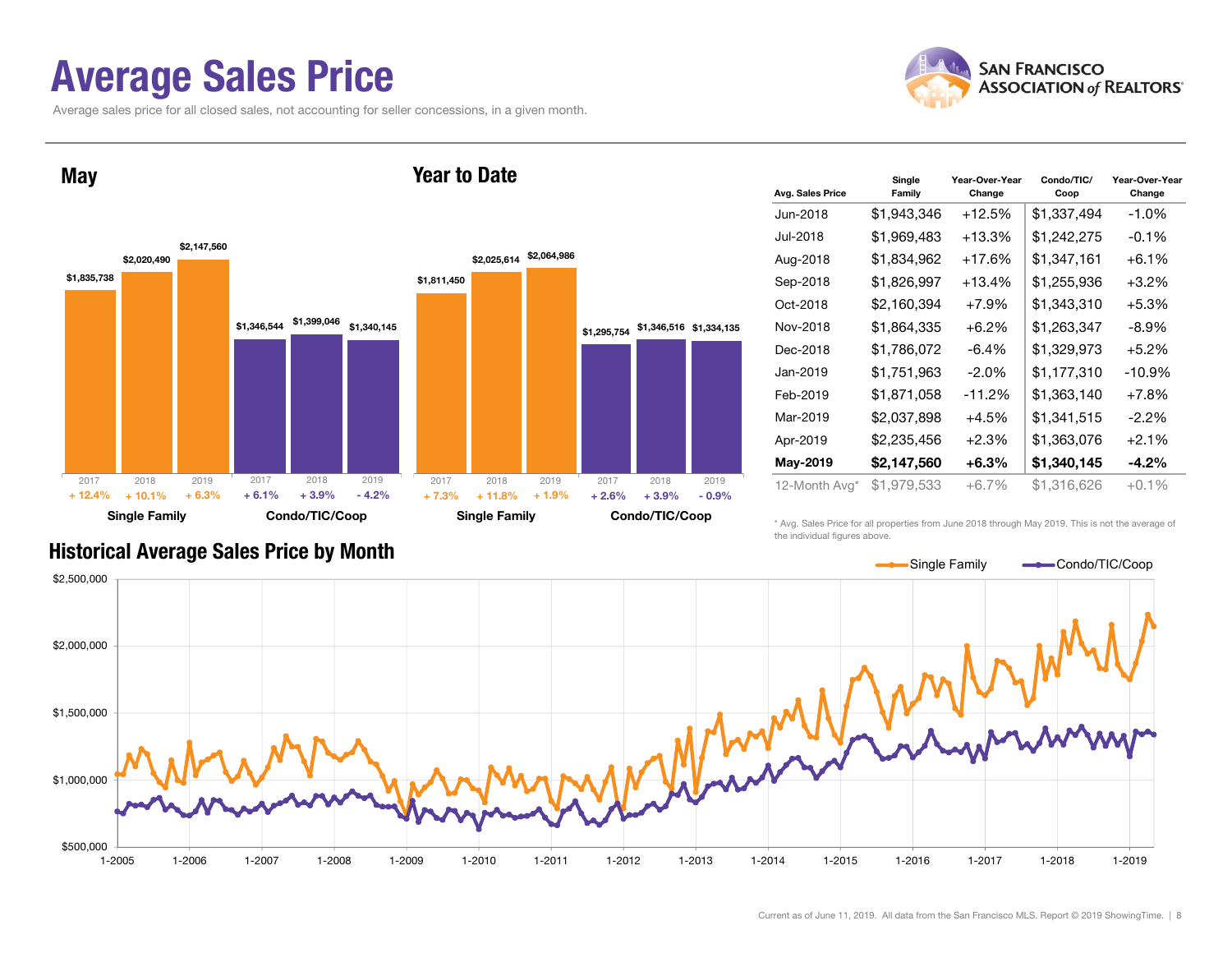#### Days on Market Until Sale

Average number of days between when a property is listed and when an offer is accepted in a given month.





| Days on Market | Single<br>Family | Year-Over-Year<br>Change | Condo/TIC/<br>Coop | Year-Over-Year<br>Change |
|----------------|------------------|--------------------------|--------------------|--------------------------|
| Jun-2018       | 18               | $-33.3%$                 | 27                 | $-27.0\%$                |
| Jul-2018       | 21               | $-12.5%$                 | 31                 | $-6.1%$                  |
| Aug-2018       | 22               | $-18.5%$                 | 36                 | $-12.2%$                 |
| Sep-2018       | 23               | $-17.9%$                 | 30                 | $-28.6%$                 |
| Oct-2018       | 24               | $+9.1%$                  | 27                 | $-12.9%$                 |
| Nov-2018       | 26               | $0.0\%$                  | 38                 | $+8.6%$                  |
| Dec-2018       | 33               | $+17.9%$                 | 44                 | $-2.2\%$                 |
| Jan-2019       | 39               | $+18.2%$                 | 55                 | $0.0\%$                  |
| Feb-2019       | 29               | $+31.8%$                 | 40                 | $+8.1\%$                 |
| Mar-2019       | 26               | $+18.2%$                 | 35                 | $+34.6%$                 |
| Apr-2019       | 26               | $+44.4%$                 | 38                 | $+46.2%$                 |
| May-2019       | 22               | $+10.0%$                 | 29                 | $+7.4%$                  |
| 12-Month Avg*  | 25               | $+2.0%$                  | 34                 | $-1.6%$                  |

\* Days on Market for all properties from June 2018 through May 2019. This is not the average of the individual figures above.



#### Historical Days on Market Until Sale by Month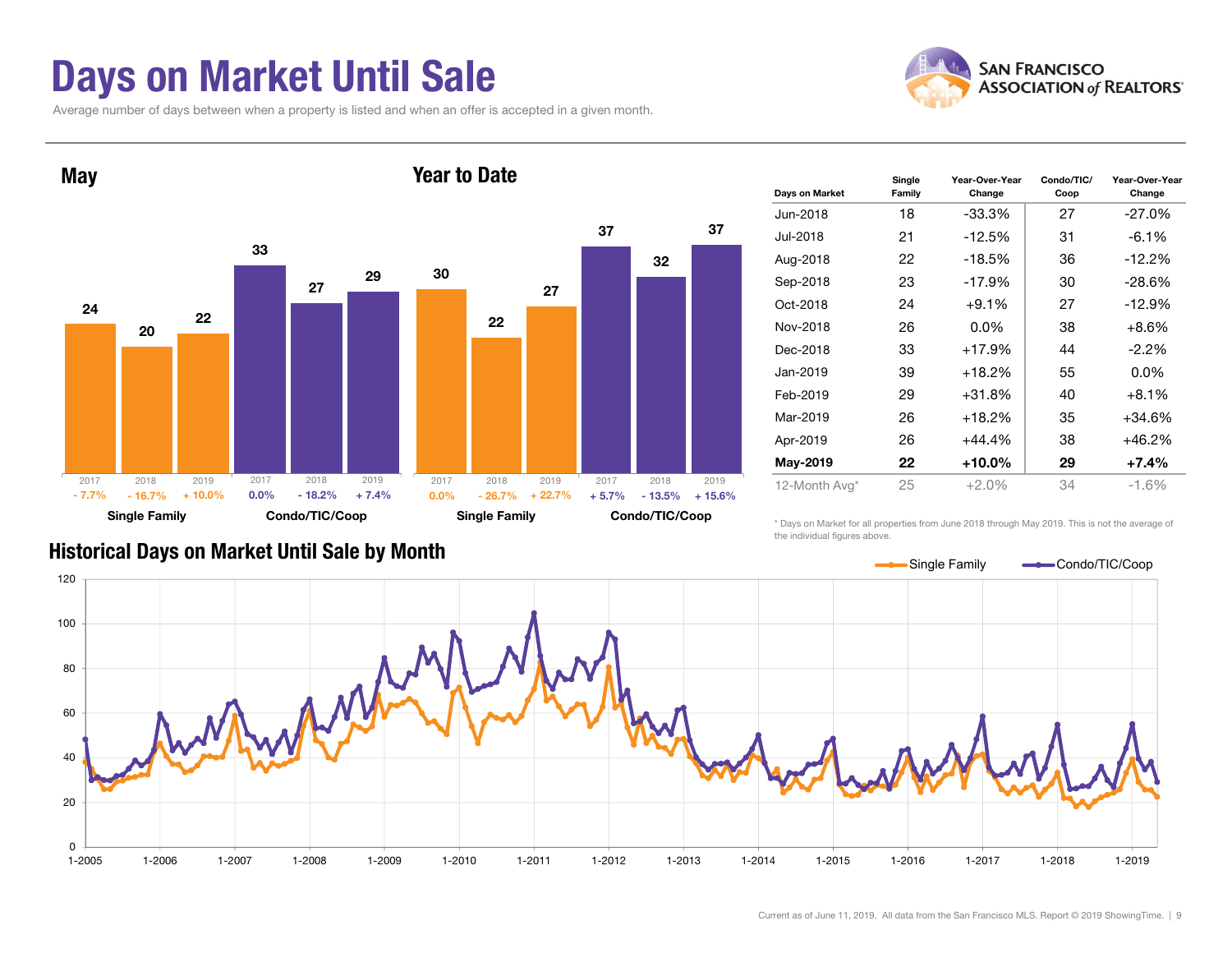#### Inventory of Active Listings

The number of properties available for sale in active status at the end of a given month.



Condo/TIC/

Year-Over-Year



|  | <b>Historical Inventory of Active Listings by Month</b> |  |  |  |
|--|---------------------------------------------------------|--|--|--|
|--|---------------------------------------------------------|--|--|--|

| Jun-2018<br>431<br>$+12.2%$<br>715<br>$+16.4%$<br>Jul-2018<br>463<br>$+18.1%$<br>654<br>$+8.5%$<br>$+32.8%$<br>$+9.0\%$<br>490<br>667<br>Aug-2018<br>590<br>$+35.9%$<br>845<br>+11.8%<br>Sep-2018<br>830<br>Oct-2018<br>539<br>$+33.7%$<br>+20.6%<br>709<br>Nov-2018<br>458<br>$+41.4%$<br>+18.8%<br>322<br>+21.0%<br>+43.8%<br>502<br>Dec-2018<br>437<br>$+37.4%$<br>675<br>+16.4%<br>Jan-2019<br>Feb-2019<br>444<br>$+26.5%$<br>695<br>$+5.9%$<br>Mar-2019<br>434<br>674<br>$+3.1%$<br>$+9.9%$<br>656<br>Apr-2019<br>425<br>$-1.6%$<br>$-6.7\%$<br>373<br>$-7.9\%$<br>574<br>$-20.6\%$<br>May-2019<br>12-Month Avg*<br>451<br>$+22.0%$<br>683<br>$+7.8%$ | <b>Active Listings</b> | סואווט<br>Family | Change | ,,,,,,,,,,,,<br>Coop | Change |
|------------------------------------------------------------------------------------------------------------------------------------------------------------------------------------------------------------------------------------------------------------------------------------------------------------------------------------------------------------------------------------------------------------------------------------------------------------------------------------------------------------------------------------------------------------------------------------------------------------------------------------------------------------|------------------------|------------------|--------|----------------------|--------|
|                                                                                                                                                                                                                                                                                                                                                                                                                                                                                                                                                                                                                                                            |                        |                  |        |                      |        |
|                                                                                                                                                                                                                                                                                                                                                                                                                                                                                                                                                                                                                                                            |                        |                  |        |                      |        |
|                                                                                                                                                                                                                                                                                                                                                                                                                                                                                                                                                                                                                                                            |                        |                  |        |                      |        |
|                                                                                                                                                                                                                                                                                                                                                                                                                                                                                                                                                                                                                                                            |                        |                  |        |                      |        |
|                                                                                                                                                                                                                                                                                                                                                                                                                                                                                                                                                                                                                                                            |                        |                  |        |                      |        |
|                                                                                                                                                                                                                                                                                                                                                                                                                                                                                                                                                                                                                                                            |                        |                  |        |                      |        |
|                                                                                                                                                                                                                                                                                                                                                                                                                                                                                                                                                                                                                                                            |                        |                  |        |                      |        |
|                                                                                                                                                                                                                                                                                                                                                                                                                                                                                                                                                                                                                                                            |                        |                  |        |                      |        |
|                                                                                                                                                                                                                                                                                                                                                                                                                                                                                                                                                                                                                                                            |                        |                  |        |                      |        |
|                                                                                                                                                                                                                                                                                                                                                                                                                                                                                                                                                                                                                                                            |                        |                  |        |                      |        |
|                                                                                                                                                                                                                                                                                                                                                                                                                                                                                                                                                                                                                                                            |                        |                  |        |                      |        |
|                                                                                                                                                                                                                                                                                                                                                                                                                                                                                                                                                                                                                                                            |                        |                  |        |                      |        |
|                                                                                                                                                                                                                                                                                                                                                                                                                                                                                                                                                                                                                                                            |                        |                  |        |                      |        |

Year-Over-Year

**Single** 

\* Active Listings for all properties from June 2018 through May 2019. This is not the average of the individual figures above.

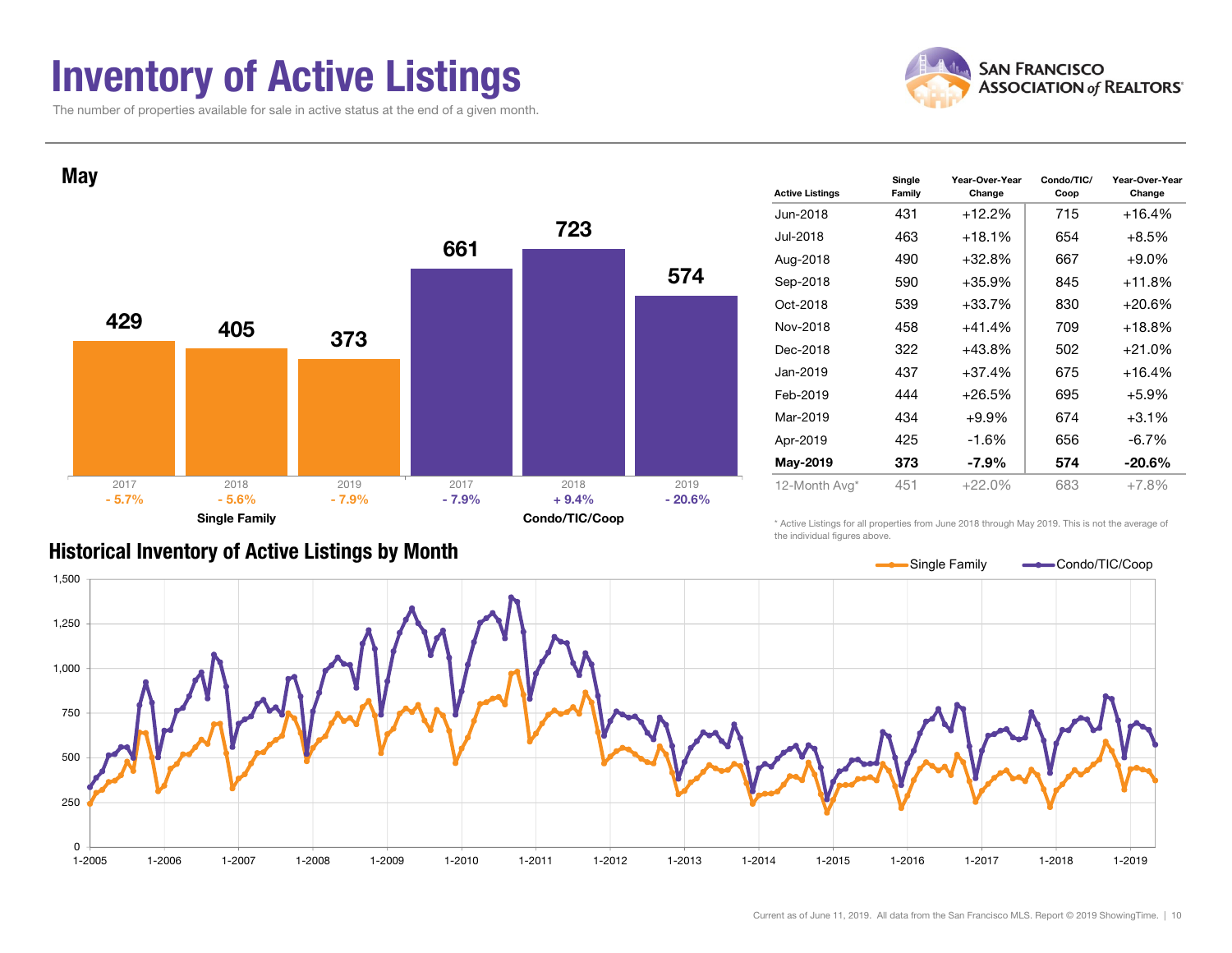## % of Properties Sold Over List Price

Percentage found when dividing the number of properties sold by properties sold over its original list price, not accounting for seller concessions.



| % of Properties<br><b>Sold Over List Price</b> | Single<br>Family | Year-Over-Year<br>Change | Condo/TIC/<br>Coop | Year-Over-Year<br>Change |
|------------------------------------------------|------------------|--------------------------|--------------------|--------------------------|
| Jun-2018                                       | 88.3%            | $+10.4%$                 | 68.3%              | $+16.6%$                 |
| Jul-2018                                       | 85.4%            | $+4.9\%$                 | 63.4%              | $+1.0\%$                 |
| Aug-2018                                       | 80.2%            | $+2.3%$                  | 57.7%              | -4.9%                    |
| Sep-2018                                       | 81.5%            | $-5.1%$                  | 63.4%              | $+19.4%$                 |
| Oct-2018                                       | 82.5%            | $-1.6%$                  | 68.3%              | $+2.6\%$                 |
| Nov-2018                                       | 73.6%            | -8.9%                    | 54.5%              | -6.5%                    |
| Dec-2018                                       | 68.1%            | $-7.0\%$                 | 45.9%              | $-15.6%$                 |
| Jan-2019                                       | 60.0%            | $-14.9%$                 | 41.2%              | $+22.6%$                 |
| Feb-2019                                       | 77.9%            | $-3.1%$                  | 53.0%              | $-10.0\%$                |
| Mar-2019                                       | 73.7%            | $-4.9%$                  | 56.3%              | $-4.9%$                  |
| Apr-2019                                       | 73.9%            | $-5.1\%$                 | 55.3%              | $-17.0%$                 |
| May-2019                                       | 79.9%            | $-5.7%$                  | 65.3%              | $-3.4\%$                 |
| 12-Month Ava                                   | 78.1%            | $-2.6\%$                 | 59.2%              | $-0.9\%$                 |

#### Historical % of Properties Sold Over List Price by Month

\* % of Properties Sold Over List Price for all properties from June 2018 through May 2019. This is not the average of the individual figures above.



**SAN FRANCISCO ASSOCIATION of REALTORS'**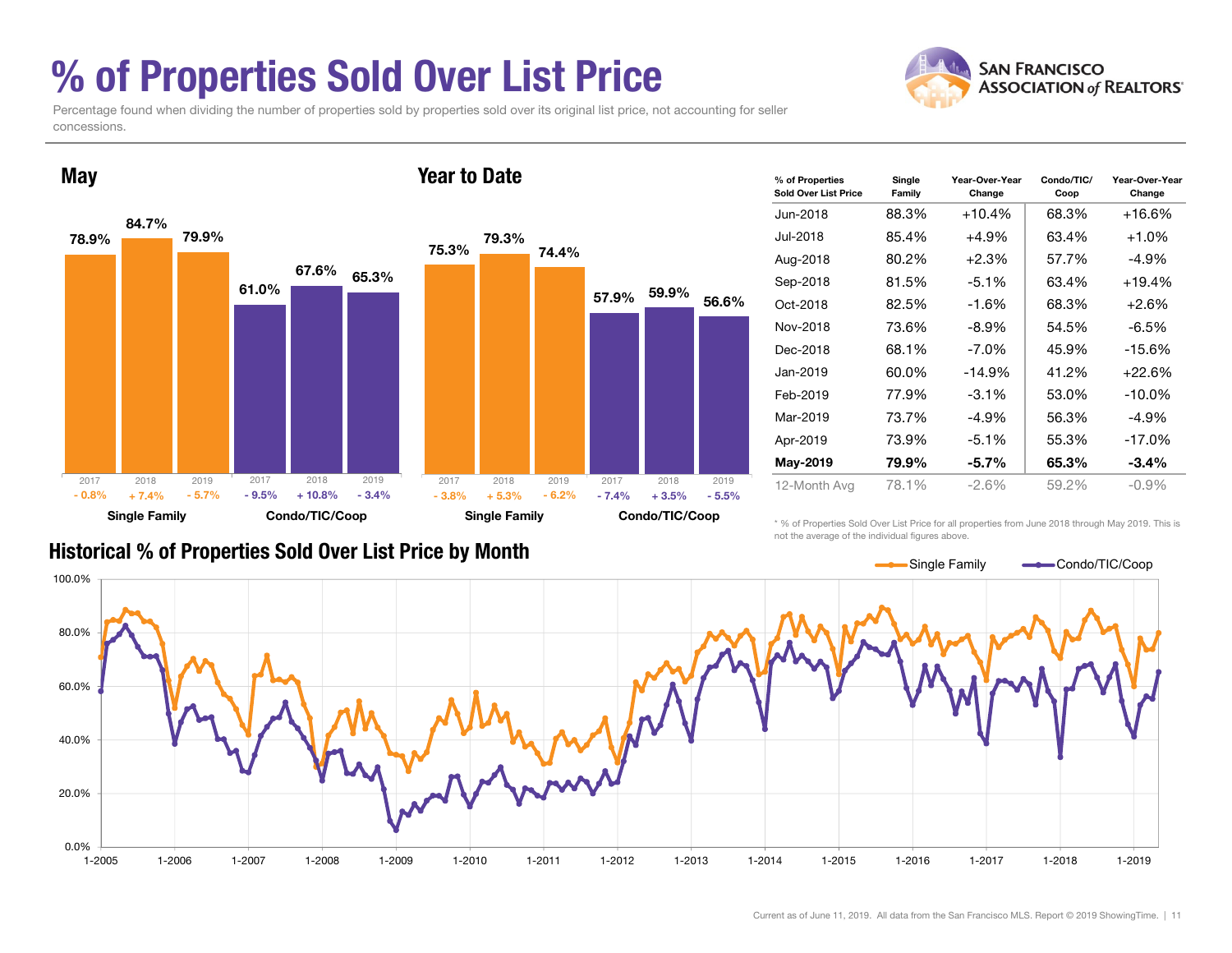## % of List Price Received



Percentage found when dividing a property's sales price by its most recent list price, then taking the average for all properties sold in a given month, not accounting for seller concessions.



| % of List Price<br>Received | Single<br>Family | Year-Over-Year<br>Change | Condo/TIC/<br>Coop | Year-Over-Year<br>Change |
|-----------------------------|------------------|--------------------------|--------------------|--------------------------|
| Jun-2018                    | 120.1%           | $+2.8%$                  | 107.3%             | $+1.4%$                  |
| Jul-2018                    | 117.2%           | $+0.1\%$                 | 107.1%             | $+1.0\%$                 |
| Aug-2018                    | 114.7%           | $-0.6\%$                 | 105.6%             | $-0.1%$                  |
| Sep-2018                    | 115.4%           | $-0.8\%$                 | 106.5%             | $+1.6%$                  |
| Oct-2018                    | 114.0%           | $-1.4%$                  | 107.7%             | $+1.0%$                  |
| Nov-2018                    | 111.2%           | $-3.7\%$                 | 104.1%             | $-0.4%$                  |
| Dec-2018                    | 110.5%           | $-3.3\%$                 | 102.1%             | -1.6%                    |
| Jan-2019                    | 106.0%           | $-5.6\%$                 | 101.0%             | $-0.7\%$                 |
| Feb-2019                    | 112.6%           | $-2.8\%$                 | 104.2%             | $-0.9\%$                 |
| Mar-2019                    | 110.6%           | $-5.9\%$                 | 104.7%             | $-2.2\%$                 |
| Apr-2019                    | 112.4%           | $-5.8\%$                 | 104.9%             | $-3.7\%$                 |
| May-2019                    | 113.5%           | $-5.0\%$                 | 107.4%             | $-0.9\%$                 |
| 12-Month Avg*               | 113.6%           | -2.5%                    | 105.6%             | $-0.3\%$                 |

\* % of List Price Received for all properties from June 2018 through May 2019. This is not the average of the individual figures above.



#### Historical % of List Price Received by Month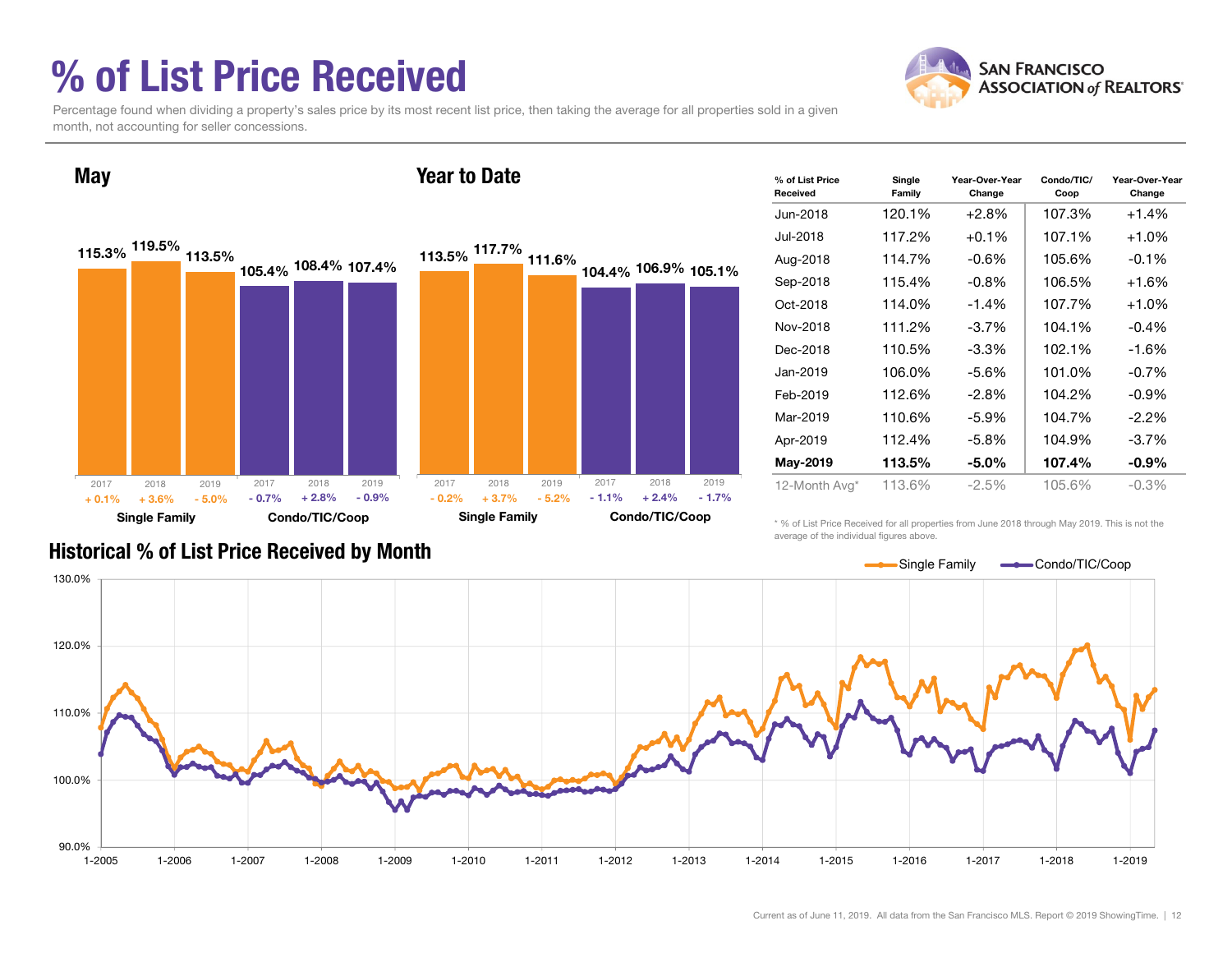## Housing Affordability Ratio

**May** 

This index measures housing affordability for the region. For example, an index of 120 means the median household income is 120% of what is necessary to qualify for the median-priced home under prevailing interest rates. A higher number means greater affordability.

Year to Date



# 53



46

49

| <b>Affordability Ratio</b> | Single<br>Family | Year-Over-Year<br>Change | Condo/TIC/<br>Coop | Year-Over-Year<br>Change |
|----------------------------|------------------|--------------------------|--------------------|--------------------------|
| Jun-2018                   | 30               | -14.3%                   | 48                 | $-9.4%$                  |
| Jul-2018                   | 30               | $-18.9%$                 | 49                 | -5.8%                    |
| Aug-2018                   | 31               | $-18.4%$                 | 45                 | $-13.5%$                 |
| Sep-2018                   | 31               | -20.5%                   | 47                 | $-14.5%$                 |
| Oct-2018                   | 28               | $-12.5%$                 | 41                 | $-21.2%$                 |
| Nov-2018                   | 32               | $-8.6\%$                 | 43                 | $-12.2%$                 |
| Dec-2018                   | 33               | $-5.7\%$                 | 48                 | $-9.4%$                  |
| Jan-2019                   | 35               | $-5.4\%$                 | 54                 | $+3.8%$                  |
| Feb-2019                   | 33               | +13.8%                   | 51                 | $-3.8\%$                 |
| Mar-2019                   | 30               | +3.4%                    | 46                 | $0.0\%$                  |
| Apr-2019                   | 31               | +6.9%                    | 48                 | $+6.7%$                  |
| May-2019                   | 30               | $0.0\%$                  | 47                 | $+6.8%$                  |
| 12-Month Avg*              | 31               | $-11.4%$                 | 34                 | $-6.9%$                  |

Historical Housing Affordability Ratio by Month

\* Affordability Ratio for all properties from June 2018 through May 2019. This is not the average of the individual figures above.



**SAN FRANCISCO ASSOCIATION of REALTORS'**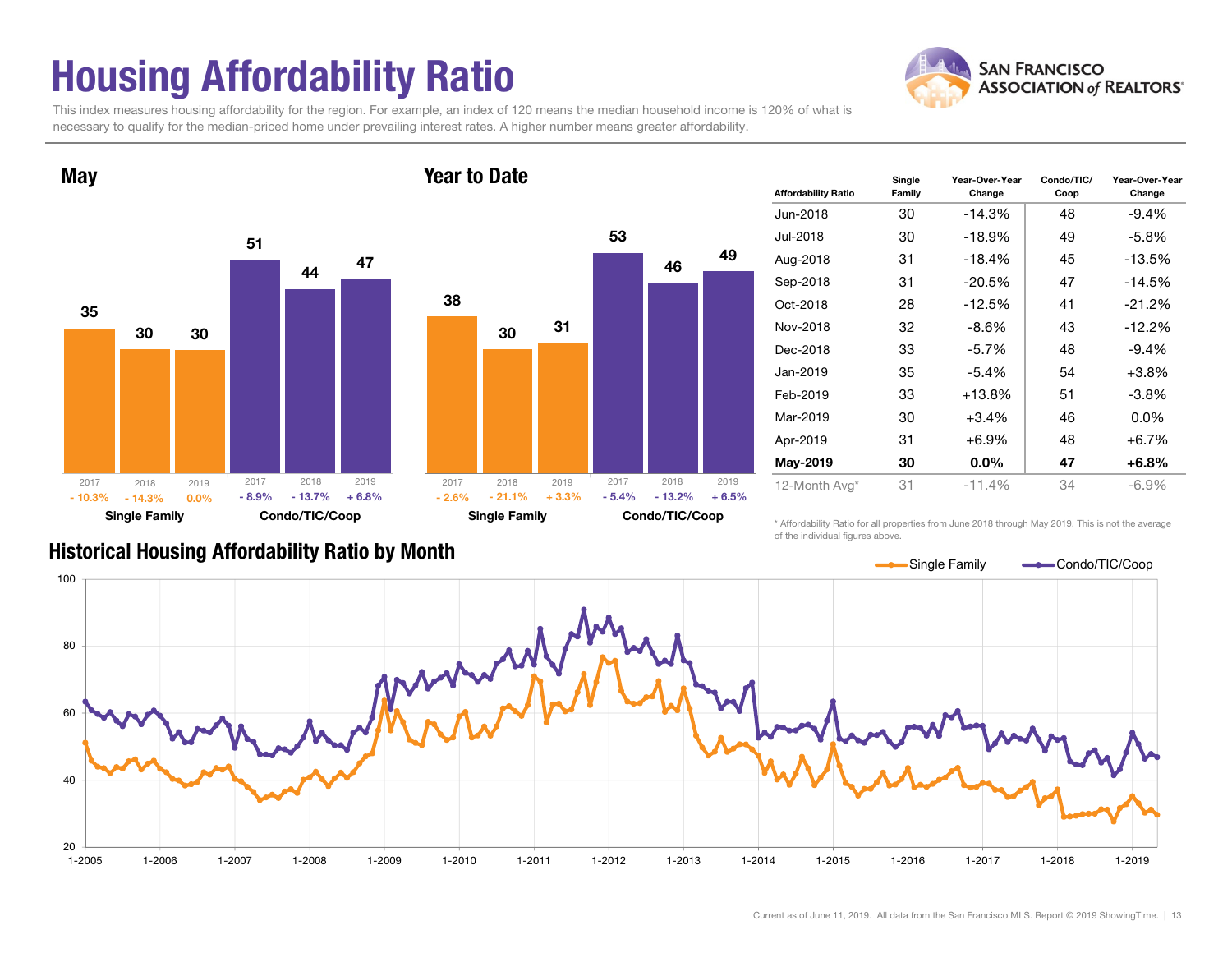#### Months Supply of Inventory



The inventory of homes for sale at the end of a given month, divided by the average monthly pending sales from the last 12 months.



#### Historical Months Supply of Inventory by Month

\* Months Supply for all properties from June 2018 through May 2019. This is not the average of the individual figures above.

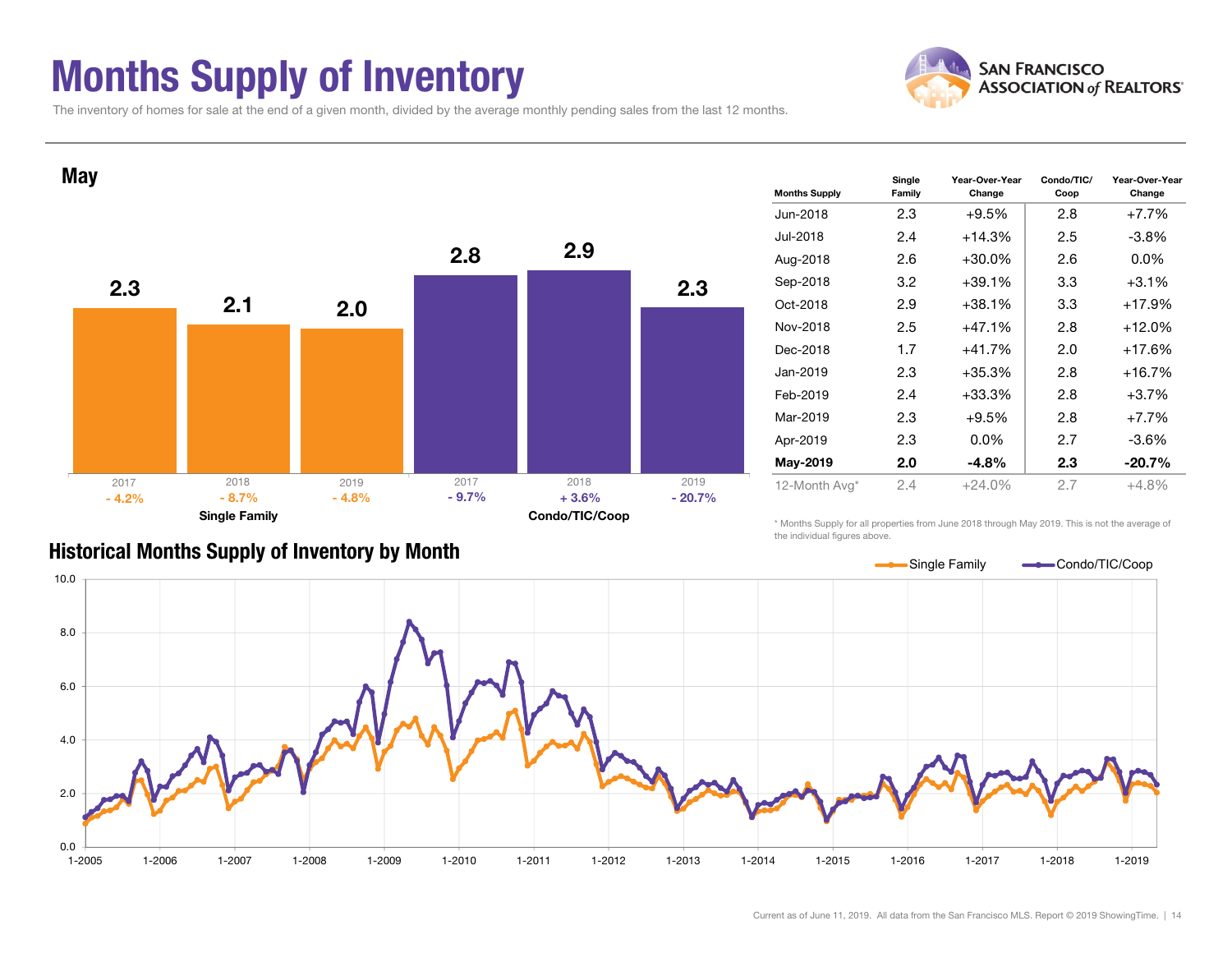## All Properties Activity Overview

Key metrics by report month and for year-to-date (YTD) starting from the first of the year.